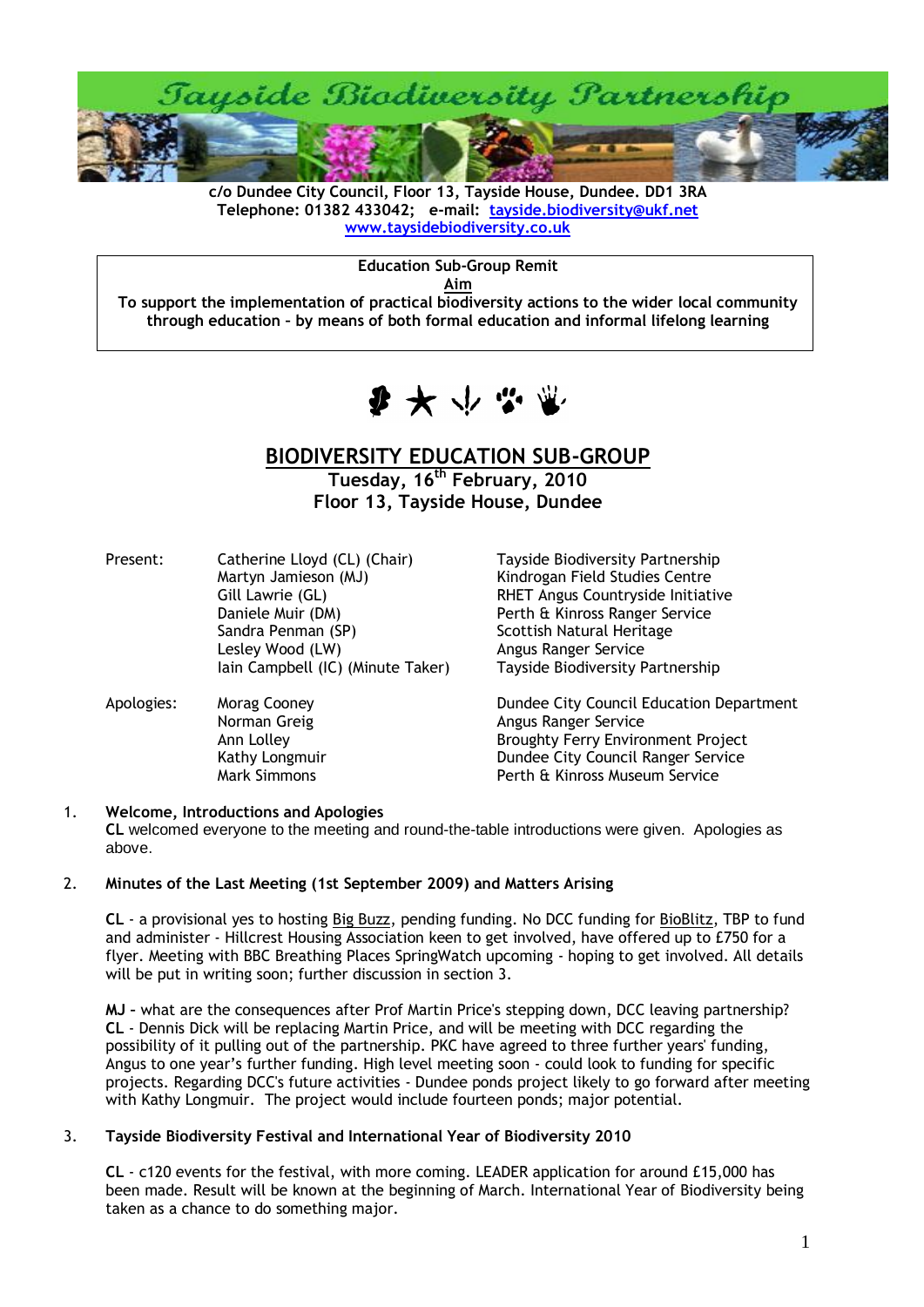**SP** - The Tree - a 20 minute long outdoor play (cut down from the previously performed two hour version), performed by Perth Youth Theatre, taking place in parks across Perth & Kinross - Coupar Angus, Kinross, Crieff, Perth North Inch - linked in to Perth 800 celebrations. The events will be publicised on websites. There may be a possibility to expand - idea to perform at Fortingall or Birnam Oak; **CL** keen to add these venues to link directly with the International Year of Biodiversity. **DM -** Rangers involved in all parks events. **CL** will look into status of Mark Simmons' Nature Day. As LEADER funding will not be known until early/mid-March, there is still an opportunity to add events to the Programme.

**LW** - any bumblebee events taking place? **CL** – yes, there will be a Bumblebee Conservation Trust bumblebee ID course at Killiecrankie, plus one or two Pollination Days led by Margaret Lear of Plants with Purpose. Pending funding, wildlife photographer, David Boag, will tour Tayside for ten days over the Festival. **MJ** - Kindrogan now has otter pipe - will be installed when snow is gone. **CL** – the International Otter Survival Fund "Otterly Mad Week" coincides with the end of the Festival which could link into another open day: otter and other mammal walks. The official launch for the Festival will take place at the Tulloch Lade Eco-Exhibition event - Provost to be in attendance. It is hoped similar area launches can take place in Dundee and Angus.

Any possible BioBlitz school grounds link in Angus? **LW** - Pam Coutts in touch with Tom McGrath - will be looking at school minibeast projects and related, but likely to be very low key. **CL** - BBC Scotland has confirmed that SpringWatch will be taking place at end of May / start of June – the BBC is looking to cover the east (and get 10,000 people involved) - would be useful to try to keep track of numbers across events. CL has £500 requested for the Dundee BioBlitz and more funding for the Dundee Sensation event earlier in the month. **GL** - all ACI events linked to specific schools based on requests - probably not anything specific it can do, but possible links to 20th May estate day. **MJ** could link in event with kids visiting Kindrogan. **CL** – it might be possible to bill numerous small projects as overarching Tayside Schools BioBlitz leading to final Dundee event. It would be good to link to Breathing Places. It would also give a good lead into National Insect Week in June – perhaps plan a specific Bees & Butterflies BioBlitz, linking recordings to National Biodiversity Network. **GL** would be good to get speaker on bees and butterflies at estate day. **CL** - Craig Macadam at Buglife possible, but would likely have to charge, or Bob Dawson from Bumblebee Conservation Trust. **DM** can send e-mail around schools asking if there is interest in bug workshops etc. **CL** - LEADER funding for two page schools update - possible to advertise kids' BioBlitz as such.

Name change necessary due to LEADER funding, can keep Tayside Biodiversity Festival, but only as secondary - suggestion of 'Go Wild Tayside' - **SP** - 'Go Wild' possibly copyrighted to SNH - **GL** - Wildlife Tayside - Biodiversity for All?, **DM** - Wildfest? **CL** will go back to LEADER to request retention of original title.

International Year of Biodiversity - **CL** - website i[s www.biodiversityislife.net.](http://www.biodiversityislife.net/) The IYB has been officially launched at Edinburgh Botanics' John Hope Gateway - official video available on website (and [www.taysidebiodiversity.co.uk\)](http://www.taysidebiodiversity.co.uk/). To use IYB logo, interested parties must sign up with the Natural History Museum (via the IYB website): Dundee Sensation, local museum services and others are already doing so.

## 4. **Brief Priority Project Updates**

## Sheltered Housing and Hospitals Project

**DM** - Kincarrathie a success - swift nest boxes have been made and sited; Perthshire Advertiser is covering the story. Servite Housing in Alyth are keen to get involved - proposal to be put forward at committee soon; interest in Dunkeld also. **LW** - involved with four projects - two follow ups; two brand new. Return this year not as good - bird feeders set up in Edzell, but not well maintained also people having problems with droppings etc. No extra funding available, current work being done with excess wood etc. Events often have low turnout proportionally, but good interest from those who do attend. **MJ** - £40 nestboxes available during National Nestbox Week, with cameras included. **CL** - Hospitals project - Ninewells involved with DCC, Forestry Commission etc. - being used as a pilot. Involves footpaths through woodland, biodiversity schemes etc. It is planned to roll similar projects out across Tayside (with the potential for NHSS to take Scotland-wide ultimately).

## Mammal Atlas and Tayside Recorders' Forum

**CL** - no progress; MS to report back at next meeting. The 3rd Tayside Recorders' Forum meeting will take place in Forfar mid-March; bookings going well.